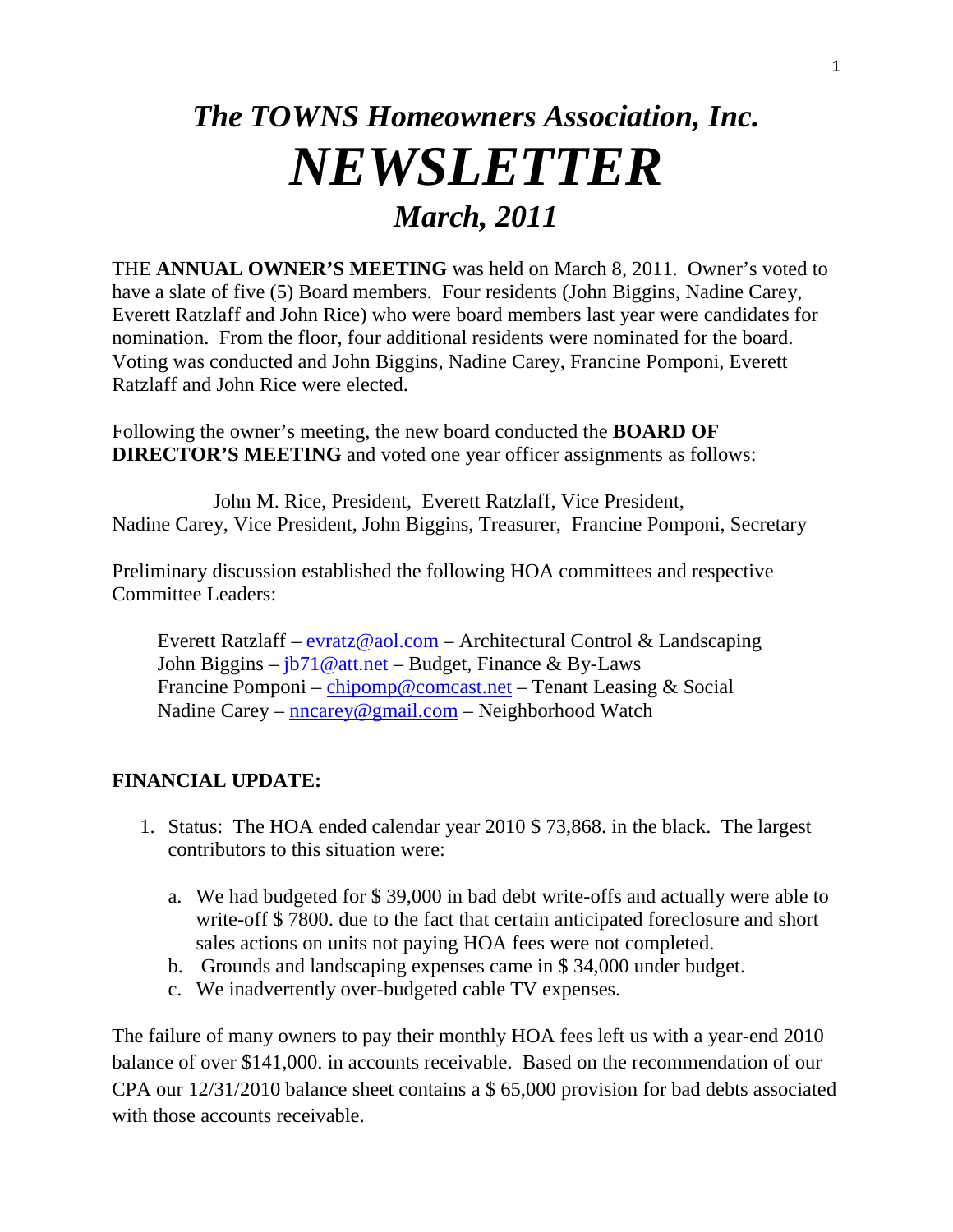- 2. For calendar year 2011 at February 28:
	- a. Due to not renewing the cable TV contract, the Board was able to reduce budgeted expenses to the extent that monthly HOA fees dropped from \$160. to \$133.49.
	- b. We are \$ 13,108 in the black. This is due to timing of invoices from our landscaping contractor and the fact that we billed-out some fines associated with poor maintenance of bank-owned units and legal fees we incurred in connection with foreclosure actions.
- 3. Reserve Study Update

 In an effort to keep current with current market conditions, the Association has contracted with Reserve Advisors, Inc. for an update of its 2005 Reserve Funding Plan. This plan sets forth individual reserve budgets and cash flows for future years in connection with the Association's responsibility for exterior painting of all buildings and replacement of all shingles on each roof in the Towns. Those responsibilities are set forth in Article II, Section 11 of the Declaration of Covenants, Conditions and Restrictions of the Towns at Lakeside.

 As of February 28, 2011 the Towns reserve account balances stood at \$404,293.03. The 2011 Towns budget calls for adding \$121,400 to the reserve accounts in accordance with the Reserve Funding Plan. When completed, the update of the Reserve Funding Plan will determine funding levels required for years 2012 and beyond and will be used in determining Association budgets and member fees for those future years.

## **QUICK REMINDERS ….. for your information and cooperation:**

- \* HOMEOWNER'S INSURANCE–(refer to previous newsletters for complete details) Our Declarations require that each townhome has homeowner's insurance and our management company (Sunvast Properties) is to be sent a *current* copy of the owners 'proof of insurance' cover sheet. Your neighboring owner expects and appreciates your cooperation!
- \* Our Declarations require that owners who lease their property may do so one time per year and, we ask that a completed Tenant Profile form be sent to Sunvast and for owners to please be sure to send their tenants a copy of our Newsletters and Homeowners Association Rules so that all residents living in the community are informed.